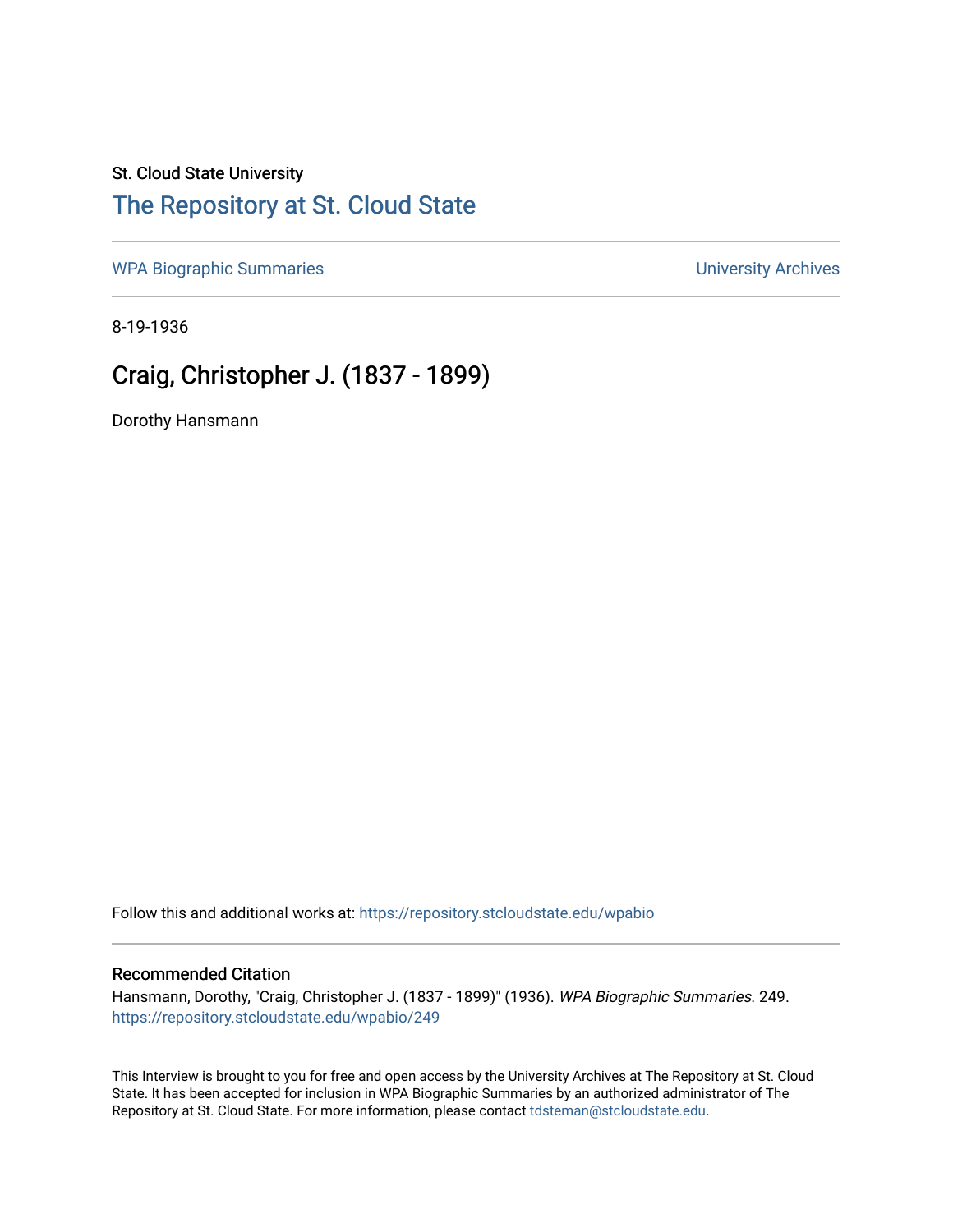CRAIG, CHRISTOPHER J. File No.  $B-261$ 

Christopher J. Craig was born in Scotland June 24, 1837. He came to Wisconsin when he was ten years of age. Later he, with his parents, moved to Homestead County, Minnesota where be lived until 1847.

On March 1, 1866 he was married to Elizabeth Margaret Ruch (later changed to Rue) who was born at Tiffon, Ohio December 18, 1847. They came to Sauk Centre in June 1866 and located on a homestead near Mc-Cormick Lake. They came by covered wagon and oxen team and brought a few cows with them. Mrs. **Craig** says, "After milking the cows we placed the container in the front of the wagon and by evening it was churned to butter."

They erected a log cabin with the aid of neighbors. At this time all labor was exchanged. For instance if one settler had a house to build all the others came and donated their labor. The same practice prevailed at threshing and havest time. The women did their work in the same way by organizing "bees." There were quilting, canning, husking, and sewing bees, in fact any time any one needed extra help they just called on the local "Bee."

Christopher J. Craig and Margaret (Ruch) Craig were the parents of Etta A. (Craig) Wilcox; Ely J. who died at the age of twenty-one years; Edna v.; Edith; and Elma **May.** They al so have twenty-five grandchildren and twenty-four great grandchildren.

Christopher J. Craig **was a** member of the school and town boards at McCormick Lake for many years.

Christopher J. Craig died in the year 1899 and is buried beside other members of his family in Greenwood Cemetery at Sauk Centre. His widow makes her home with her daughter, Mrs. C. D. Wilcox in the city of Sauk Centre. At this writing she is eighty-nine years of age and has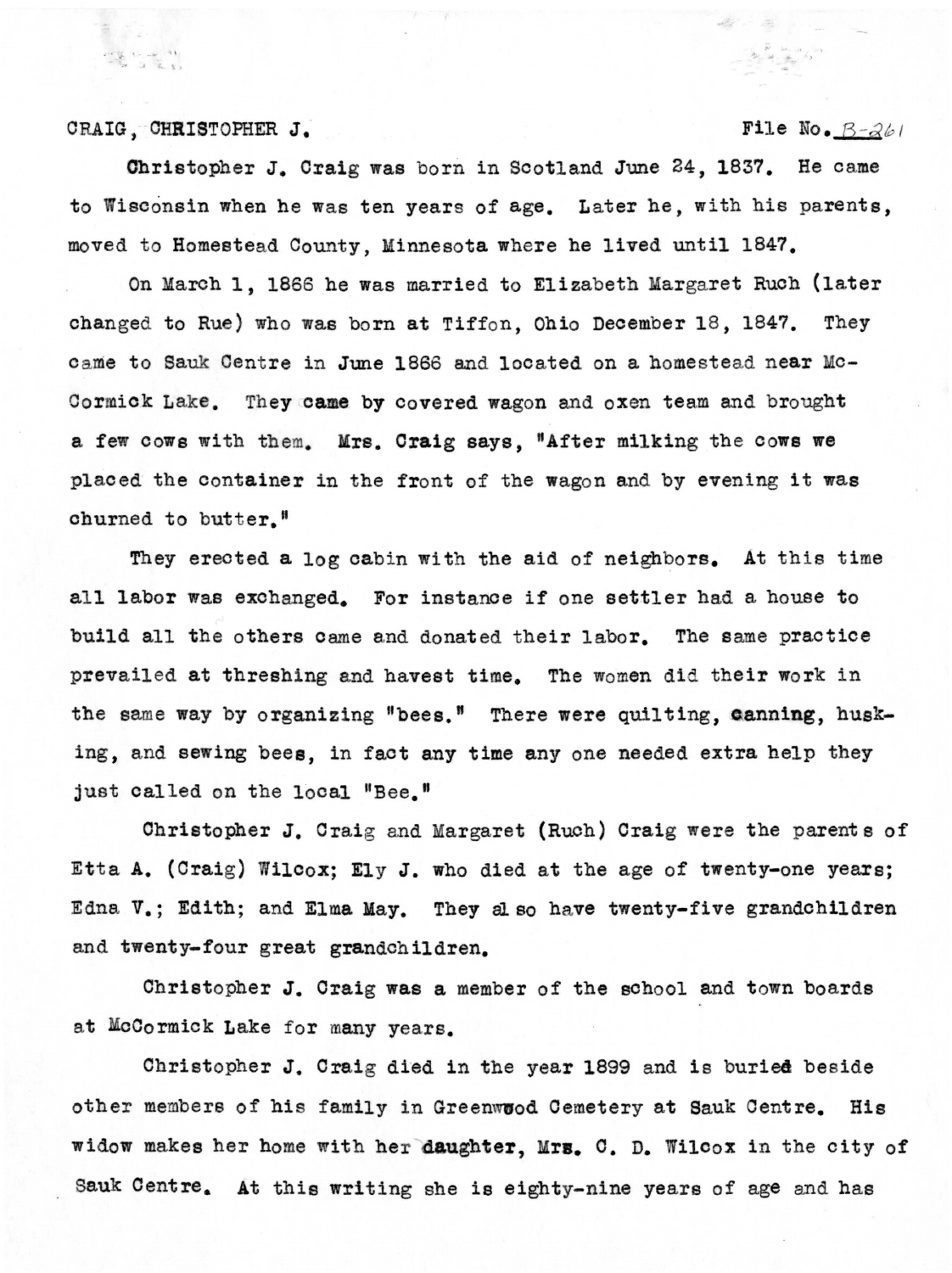## CRAIG, CHRISTOPHER J. Page 2

 $\mathcal{E}$  is a

just out a wisdom tooth, which came in under a false plate which she has worn for thirty years. The tooth had to be extracted.

> Interviewed: Etta A. (Craig) Wilcox Date: August 19, 1936 By: Dorothy Hansmann

 $\mathbb{S}_\mathbf{S} = \begin{bmatrix} \mathbf{A} & \cdots & \mathbf{B} \\ \mathbf{B} & \cdots & \mathbf{B} \end{bmatrix} \in \mathcal{R}^{\mathbf{S}}$